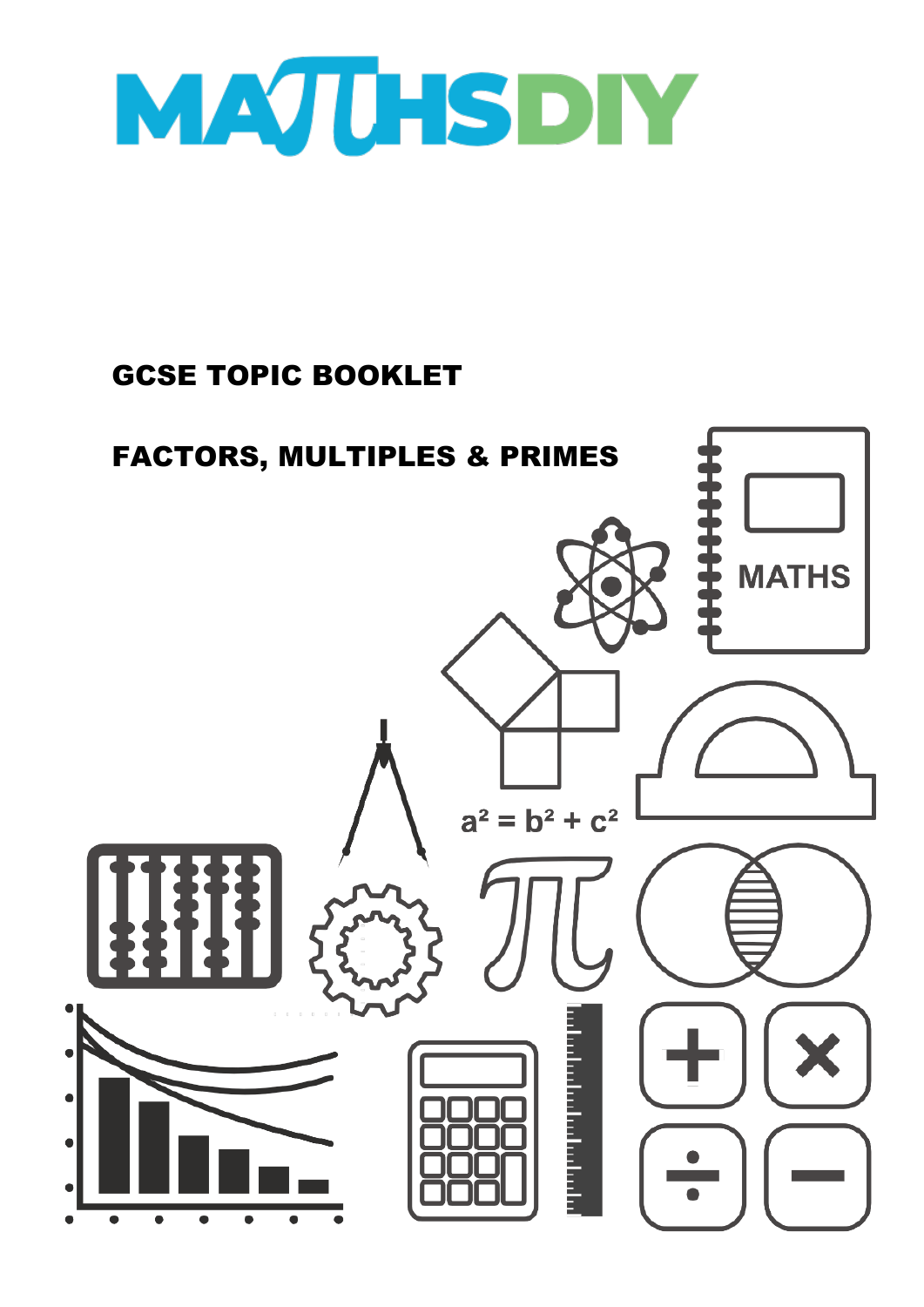$\overline{1}$ . Choose a number from the table to match each statement. You must give a reason for each answer.

|              |                    | 25               |    | 6                                             | 8    |    | 20  |  |
|--------------|--------------------|------------------|----|-----------------------------------------------|------|----|-----|--|
|              |                    | $\overline{7}$   |    | 10                                            | 1000 |    | 24  |  |
|              |                    |                  |    |                                               |      |    |     |  |
| a)           |                    | A factor of 12:  |    |                                               |      |    |     |  |
|              |                    |                  |    |                                               |      |    |     |  |
|              |                    |                  |    |                                               |      |    |     |  |
|              |                    |                  |    |                                               |      |    |     |  |
|              |                    |                  |    |                                               |      |    |     |  |
| b)           | A prime number:    |                  |    |                                               |      |    |     |  |
|              |                    |                  |    |                                               |      |    |     |  |
|              |                    |                  |    |                                               |      |    |     |  |
|              |                    |                  |    |                                               |      |    |     |  |
| $\mathsf{c}$ | A multiple of 100: |                  |    |                                               |      |    |     |  |
|              |                    |                  |    |                                               |      |    |     |  |
|              |                    |                  |    |                                               |      |    |     |  |
|              |                    |                  |    |                                               |      |    |     |  |
|              |                    |                  |    |                                               |      |    |     |  |
|              |                    |                  |    |                                               |      |    |     |  |
|              |                    |                  |    |                                               |      |    |     |  |
|              |                    |                  |    |                                               |      |    |     |  |
|              |                    |                  |    | Using only the numbers in the following list, |      |    |     |  |
|              | 33                 | 42               | 63 | 19<br>8                                       | 36   | 18 | 54. |  |
|              |                    |                  |    |                                               |      |    |     |  |
|              | Write down         |                  |    |                                               |      |    |     |  |
|              |                    |                  |    |                                               |      |    |     |  |
| a)           |                    | a factor of 84   |    | .                                             |      |    |     |  |
| b)           |                    | a multiple of 12 |    |                                               |      |    |     |  |
|              |                    |                  |    |                                               |      |    |     |  |
| c)           |                    | a prime number   |    |                                               |      |    |     |  |
|              |                    |                  |    |                                               |      |    |     |  |
|              |                    |                  |    |                                               |      |    |     |  |

**NATURIN** 

 $\overline{3}$ .

 $\overline{2}$ .

 $(1)$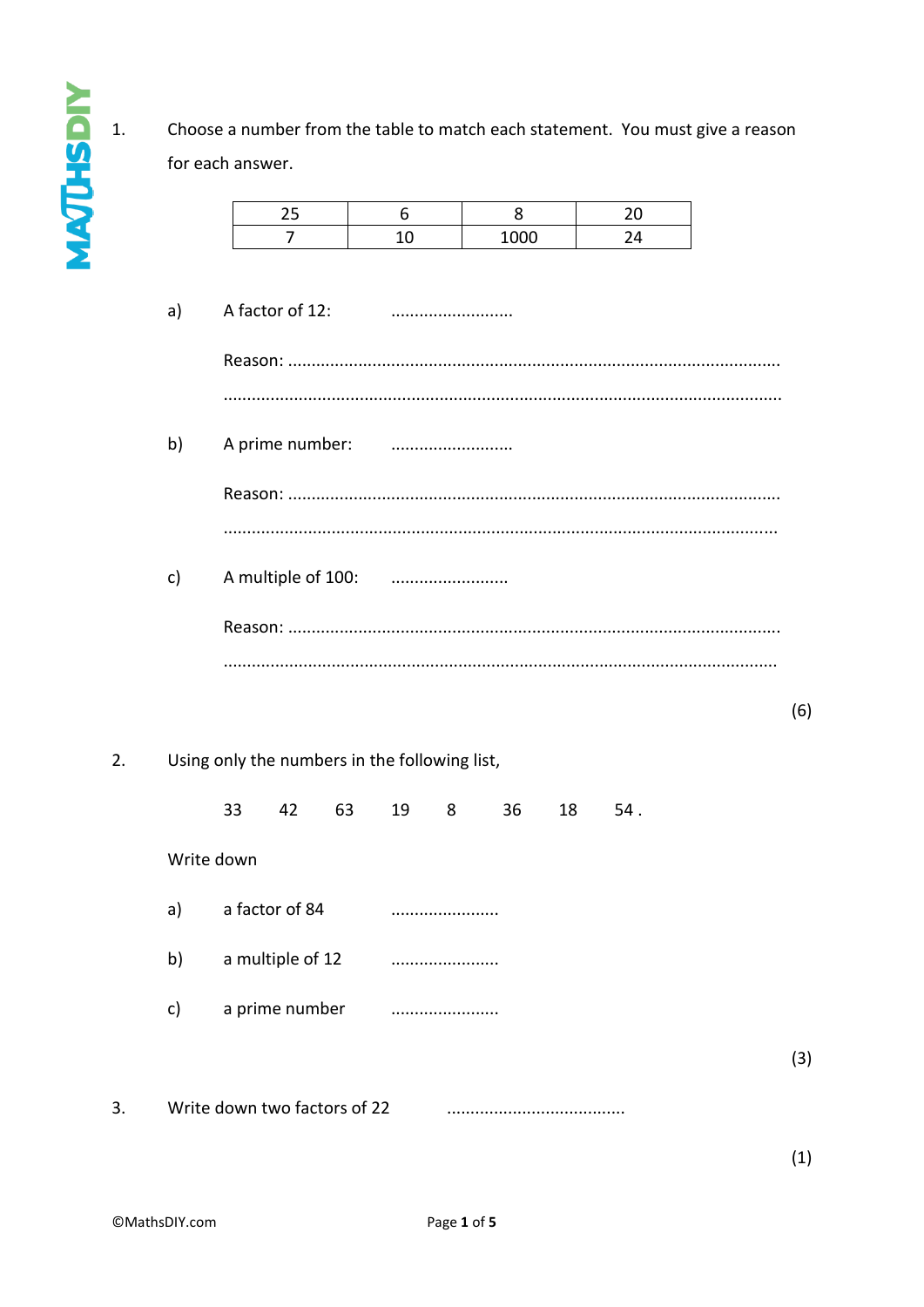**MAJUHSDIY**  $\overline{4}$ . Draw a circle around the prime number in the following list.  $12$ 15 49 27 19 9  $(1)$ 5. Using only the numbers in the following list,  $\overline{2}$ 5 9 12 17 18  $32$ 38 42 Write down the factors of 24 a) the multiples of 3  $b)$ the prime numbers  $\mathsf{C}$  $(3)$ 6. "All prime numbers have more than two factors." Is this statement true or false? You must give a reason for your answer.  $(2)$ "All square numbers have an odd number of factors." Is this statement true or false?  $\overline{7}$ . You must give a reason for your answer.  $(2)$ 8. Write down all the factors of 45. 

 $(1)$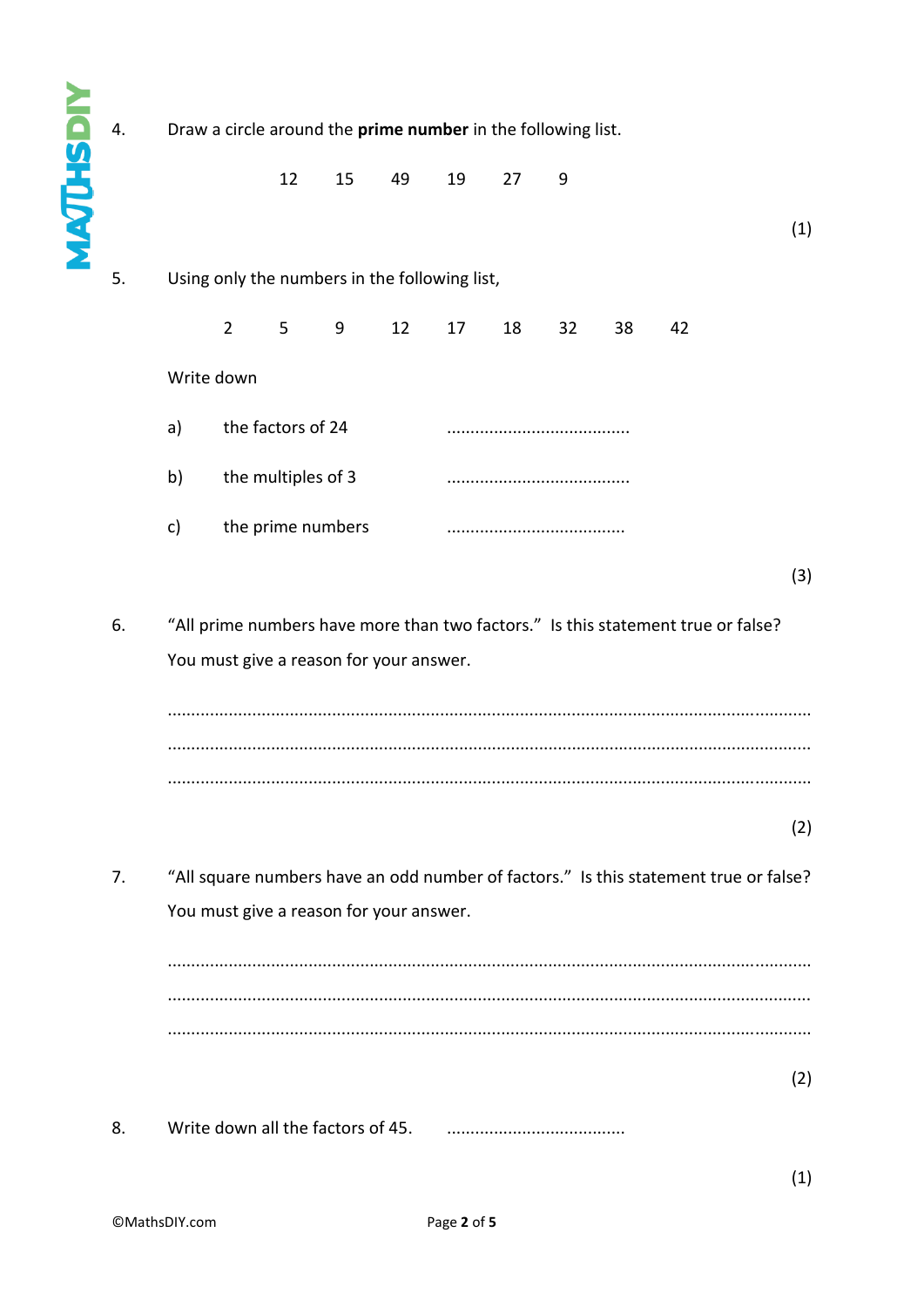| 9.  | Write down all the prime numbers between 70 and 80.                                                                                                      |     |
|-----|----------------------------------------------------------------------------------------------------------------------------------------------------------|-----|
| 10. | Write down all the multiples of 7 between 30 and 60.                                                                                                     | (1) |
|     |                                                                                                                                                          | (1) |
| 11. | Anwen's phone number has 6 digits. Anwen remembers her phone number as three<br>lots of two digit numbers.                                               |     |
|     | The first 2-digit number is a prime number between 20 and 25.                                                                                            |     |
|     | The second 2-digit number is a square number between 50 and 70.                                                                                          |     |
|     | The third 2-digit number is a factor of 30 that is divisible by 3.                                                                                       |     |
|     | All 6 digits of Anwen's number are different.                                                                                                            |     |
|     | What is Anwen's phone number?                                                                                                                            |     |
|     |                                                                                                                                                          |     |
|     | Anwen's phone number is                                                                                                                                  |     |
|     |                                                                                                                                                          | (4) |
| 12. | Jack thinks of a number. It is a multiple of 7 that is smaller than 50. His number is<br>also bigger than the square of 6 and it is not a square number. |     |
|     | What is Jack's number?                                                                                                                                   |     |
|     |                                                                                                                                                          |     |

......................................................................................................................................... ......................................................................................................................................... ......................................................................................................................................... .........................................................................................................................................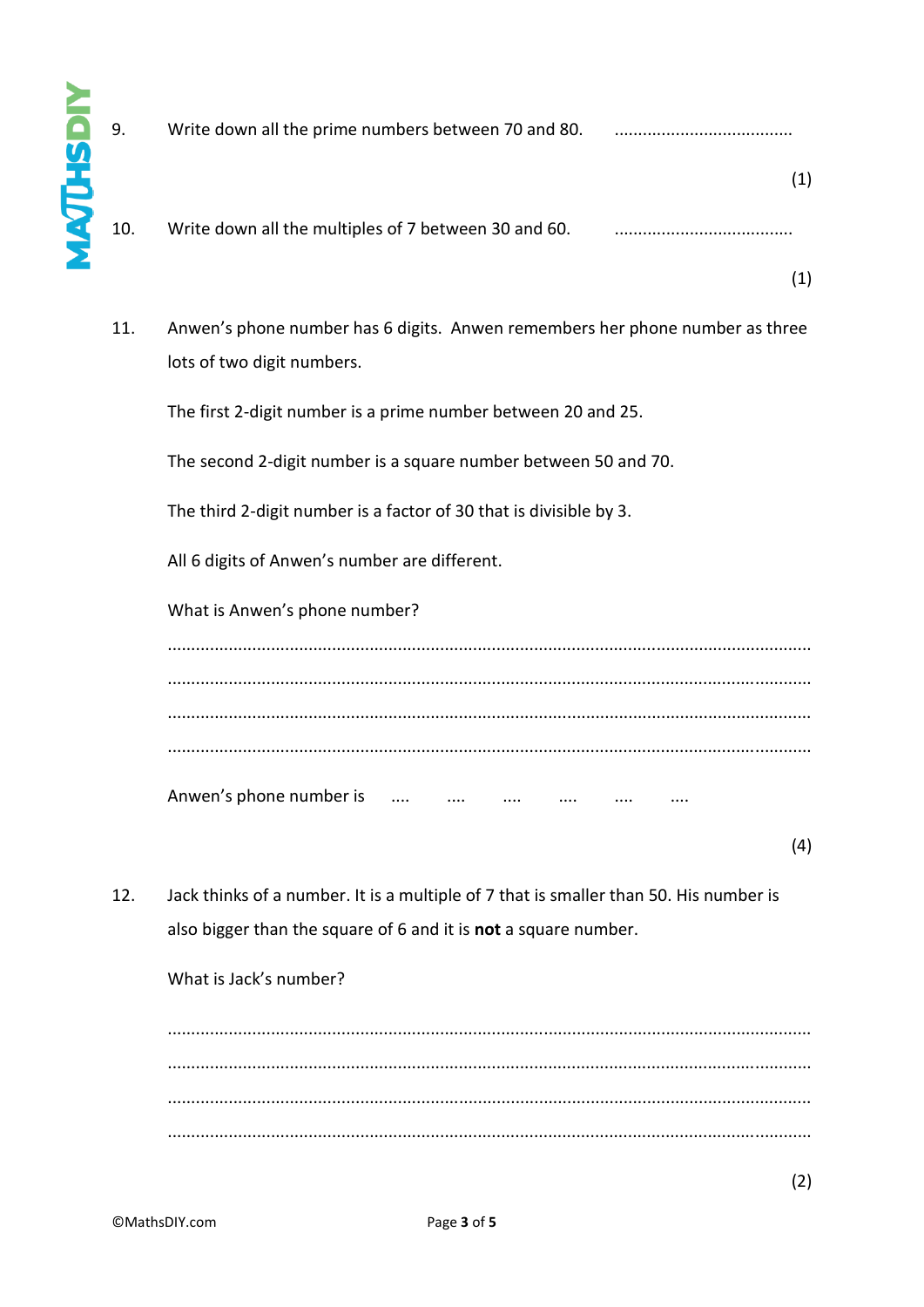## 13. Given the following information, complete the Venn diagram shown below.

- $\mathcal{E} = \{1, 2, 3, 4, 5, 6, 7, 8, 9, 10, 11, 12\}$
- A is the set of factors of 24
- B is the set of multiples of 3
- C is the set of common factors of 30 and 70  $\bullet$



 $(4)$ 

14. Mair thinks of a number. It is a multiple of 7 and a multiple of 5. Mair's number is even. What is the smallest number that she could be thinking of?

 $(2)$